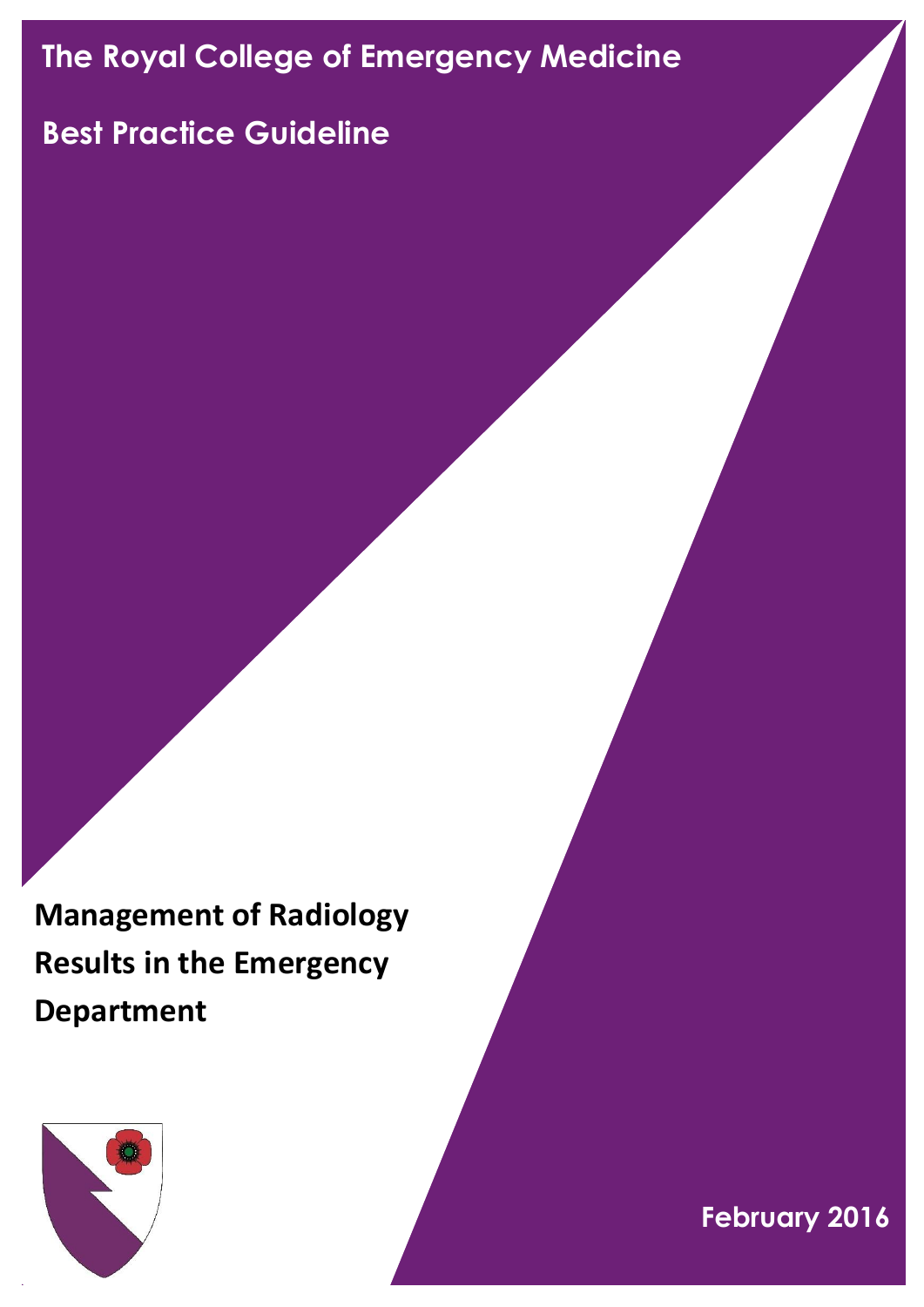#### **Summary of recommendations**

- **1. All results of radiological investigations performed in the Emergency Department must be reviewed by a clinician, taking clinical scenario into account, and necessary actions taken.**
- **2. The process of review, and the actions taken as a result of the review must be recorded. The record should be available to all members of the clinical team to avoid duplication of activity.**
- **3. Regarding those patients discharged home by the emergency department team, or under the care of the ED team:**
	- **a. The process of review and action taken should be identifiable and traceable, and completed in a timely fashion. This should be 'real-time' for time critical investigation results, and within 48 hours for non-urgent results.**
	- **b. There should be a clear 'Standard Operating Procedure' for the handling of radiological investigation results, to ensure consistency.**
	- **c. Responsibility for review and actions resulting from results review should be clearly defined, as should the processes for deferral and handover of this responsibility (preferably within the SOP).**
	- **d. The systems for referral, follow up and further action required following radiological investigation results should be arranged and agreed with the various clinical teams responsible for the patient.**
- **4. There should be systems of ensuring patients are kept informed in a sensitive and appropriate manner of the findings of investigation results.**
- **5. Patients in whom the investigation was requested whilst in the emergency department but in the care of a specialty team then follow-up of any abnormal result rests with that specialty team.**
- **6. For patients who are admitted under a non-ED team, then the responsibility for reviewing and subsequent actions arising from radiology reports should be clearly handed over to the team caring for that patient.**
- **7. There must be programmed activity (as Direct Clinical Care) available with in Consultant job plans.**
- **8. The Emergency Department and the Radiology Departments are encouraged to hold regular meetings to review requesting protocols, timeliness of reporting and volumes and trends of requests particularly with regard to non-plain film X-rays.**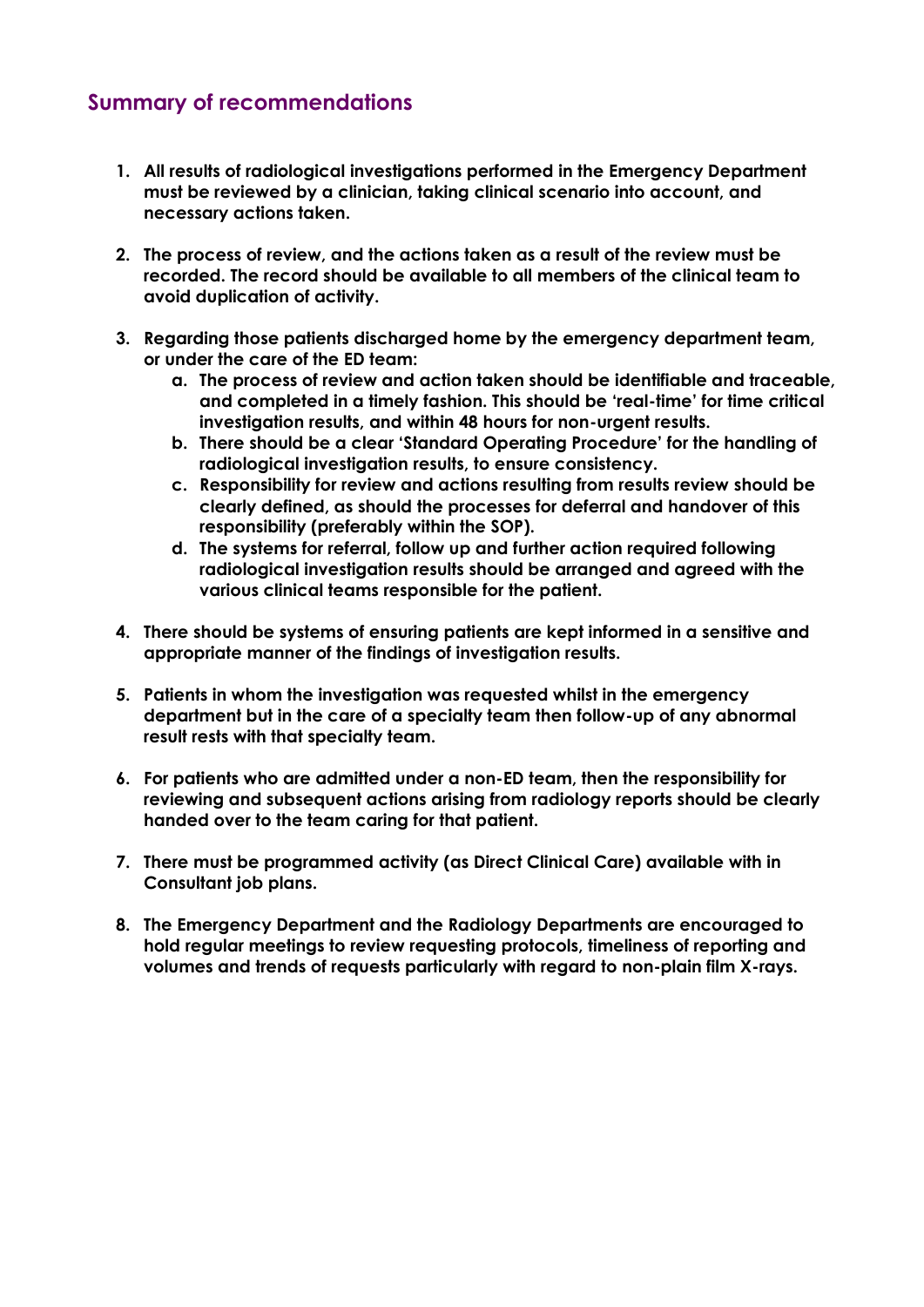### **Scope**

This guideline will cover the responsibilities of Emergency Department clinicians for the review and actions resulting from radiological investigations performed under the auspices of the Emergency Department.

#### **Reason for development**

A large number of radiological investigations are requested and performed within the Emergency Department (ED), and additionally investigations may be ordered under the auspices of the ED. There are GMC guidelines on responsibilities on ordering clinicians; however pragmatic issues exist with reviewing and actions resulting from investigations.

#### **Introduction**

For clinical governance reasons, all radiological imaging performed in the ED have a formal report by a radiologist, and there are Royal College of Radiology and National Imaging Board defined standards regarding the content and timeliness of this report (1,2) .

Many hospitals will have systems where the result is returned to the requester and/or the responsible clinician for review and checking. With the advent of protocoled care, some investigations are requested by non-medical staff that may not have clinical responsibility for the further management of the patient.

The General Medical Council in its guidance states in explanatory guidelines that when working in multidisciplinary teams organisations should ensure clarity over roles and accountability (3) ensuring that patient safety is paramount, and complying with the 'Duties of a doctor' (4) . Similarly, the processes of delegating assessment of a patient, or referring a patient, also have specific guidance (5).

Management of results from non-indicated or redundant investigations (and reducing these) are discussed in a separate RCEM guideline.

#### Clinical vignettes and dilemmas

Vignette 1: A patient attends the ED with chest pain, and among the investigations performed is an X-ray (XR) of their chest. The patient is diagnosed with a chest infection and discharged on antibiotics. The formal radiology report states '…the appearances are consistent with infection; a repeat XR in 6 weeks after a course of treatment is advised to ensure resolution.'

Vignette 2: Following an attendance or a multiply-injured patient, a radiology report is received by the ordering clinician with an addendum. The patient has been admitted under the trauma services, but the trauma 'pan-scan' report addendum states '…a moderately enlarged sub-pleural lymph node is noted. In a low risk patient a follow up scan in 1 year is indicated.'

Vignette 3: A 'routine' chest XR is performed on a patient who has presented to the ED. The formal report states '…there is a suspicious nodule identified. Further investigation is warranted, with possible referral to a chest physician.' The ED team inform the patient, arrange further imaging with a CT scan, and refer the patient to the Multidisciplinary team (MDT) under the 'two week wait'. The MDT then request the ED team request further imaging prior to attending the out-patient clinic.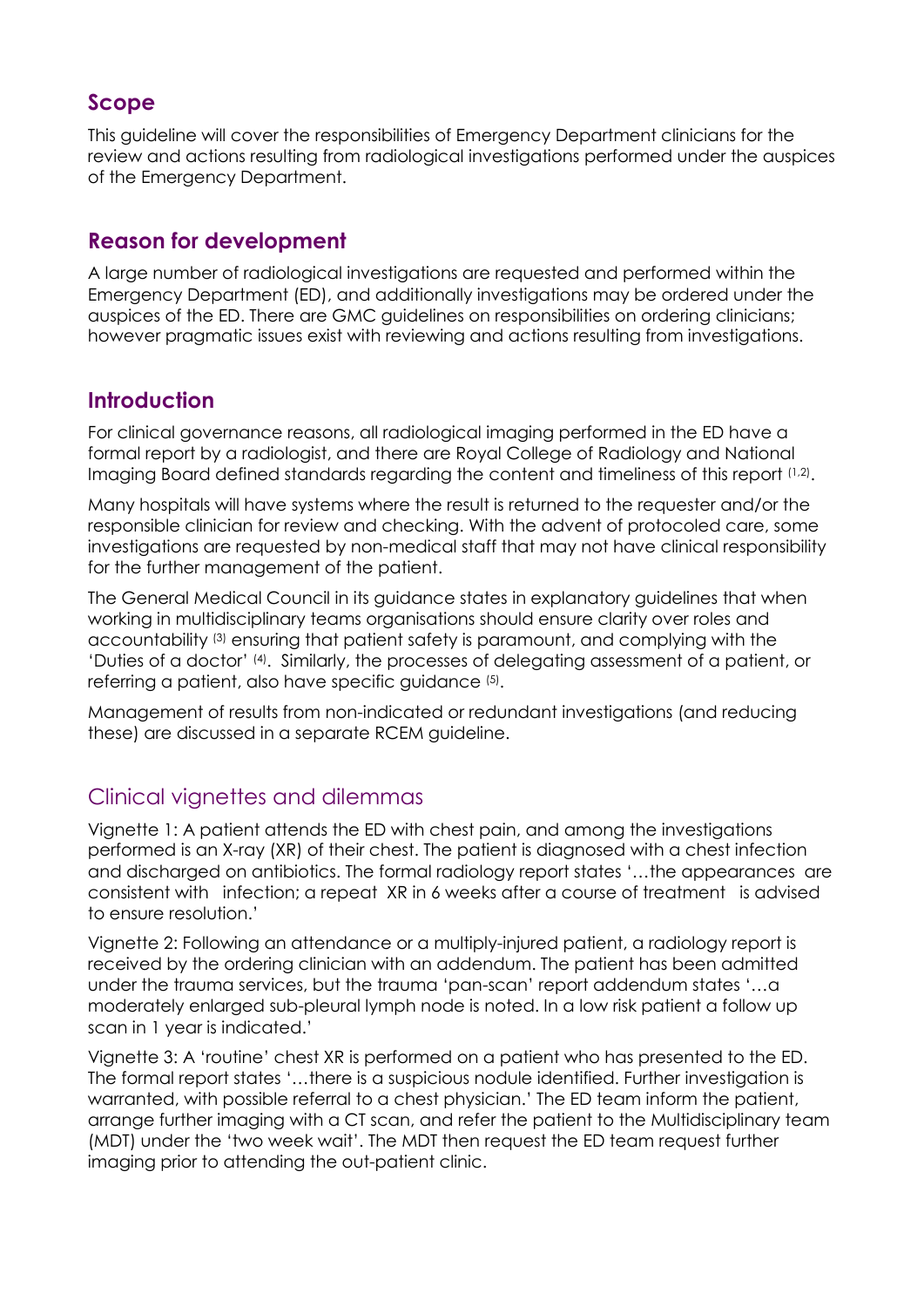Vignette 4: A patient attends the emergency department following a football injury, and is diagnosed with a knee sprain. The report states'…no bony injury is seen. A small effusion is present, and a MRI maybe indicated to establish any internal derangement.'

These cases illustrate common quandaries faced by ED clinicians.

Firstly, patient may require clinical assessment to judge whether the further investigation is required (as in the case of the MRI knee), or the timing of this investigation (as with the risk assessment in the trauma patient); however this is after the patient has been discharged by the ED clinical team, and is no longer under the care of that team. Whilst this may be relatively simple to manage if the patient is still an inpatient; however for investigations planned for a significant period of time after discharge the responsibility for reviewing patients and then ordering and reviewing tests can be less simple.

Secondly, when further investigation is clearly required the responsibility for ensuring that the most appropriate investigation is arranged and appropriate follow-up of the patient may cause logistical issues.

Investigations are of no use if the results are not appropriately considered, and if needed acting upon. While in many instances it is clear the responsibility lies with the requesting ED clinical team (for example, 'missed fractures'), as with some of the examples above it is sometimes less clear. This is especially true in cases of 'incidentalomas'; incidental findings of unclear significance. With increasing utilisation of investigations, this is an increasing issue.

Lastly, while positive test results are usually more concerning than negative ones, it is important to recognise that the automatic 'endorsement' of negative tests can lead to a lost opportunity to reduce 'over investigation'.

These examples do not include the common situation where tests are ordered on patients within (or shortly after) the ED setting, and the IT systems may reveal these as having been requested under the ED team erroneously. It is important to ensure that IT systems can manage requesting accurately.

#### **The recommendations**

It is important that patients receive the investigations that are required, that these are reviewed, and that any resultant action is completed and the result (and the import of the results) is communicated to the patient. For most radiological investigations, this will be done in real time by ED doctors providing an initial interpretation of the radiological investigation.

Emergency departments should have all their radiological investigations reviewed within a time frame of 48 hours of the request by either a radiologist or reporting radiographer. The radiology department should have clear guidelines on the action needed to be taken when 'high risk' abnormals (e.g. missed cervical spine fracture) are discovered as well as the action to be taken when abnormals of a lower risk are discovered; this may be informing the emergency department but may more appropriately be taking active steps such as referral to two week wait clinic or the arranging of further radiological investigations – as in vignette 3.

For patients in whom the primary responsibility of their care rested with the emergency department then the actioning of abnormal radiological results remains with the emergency department. For those patients who are admitted under the care of an inpatient team or who had a radiological test whilst in the emergency department but this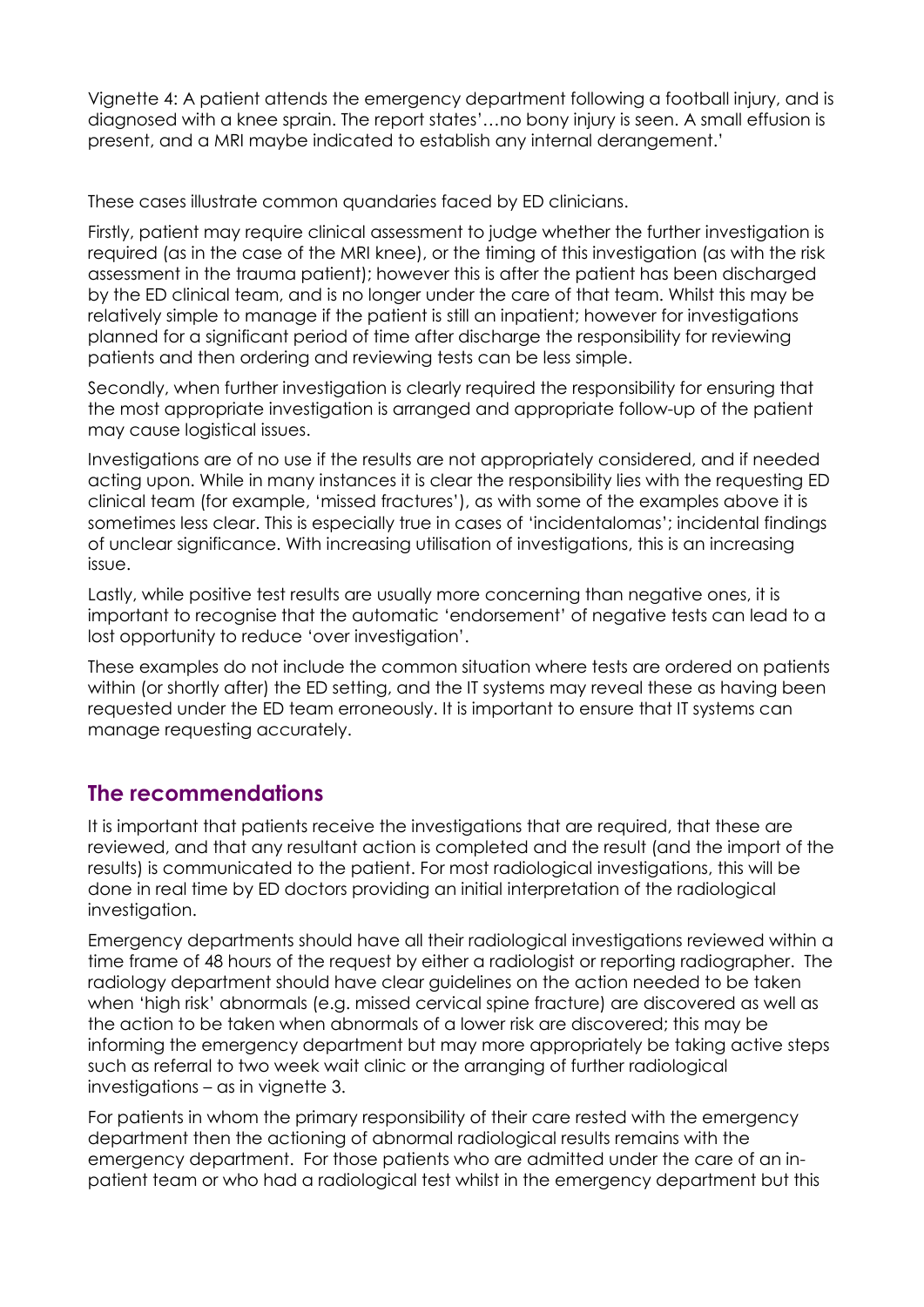was performed by a specialty team then the follow-up of any abnormal results should be by that specialty team.

For patients who remain the responsibility of the emergency medicine team, it is essential that processes are agreed that ensure the handover of ongoing clinical care and further investigations occurs, and that there are clear responsibilities. These systems should be traceable. This may involve discussion with non-ED clinical teams, including primary care. Whilst it is entirely appropriate that the ED follows up a patient with a 'missed fracture' it is clearly much more appropriate that primary care takes responsibility for urgent follow-up see case vignettes 1 and 2. Many of the processes will be predictable, and a Standard Operating Procedure (SOP) delineating these elements is advisable, one is included in Appendices.

A clear SOP has the advantages of ensuring lines of responsibility are clear, and that there is consistency or responses to results. The administrative resources and IT should be robust and support this SOP. It is preferable not to have multiple systems (e.g. paper based and IT based reporting working contemporaneously).

It is important that patients are kept informed of the results of the investigations; when these are unexpected it is important that this is done sensitively. Anecdotal experience suggests that for a medium sized ED, this radiology report reviewing to about 2-4 hours work per day. As this involves named patient record, it is Direct Clinical Care (non-patient facing), and needs to have provision in the senior team work plans.

It is important that the review process is not taken as sole evidence that action has been taken, there needs to be a process of tracing of actions resulting from review of investigation results.

Regular meetings between the emergency medicine and radiology teams are to be encouraged, in which to focus a number of areas of shared interests such as: performance against review of reports, performance against reporting targets, clinical governance surrounding reporting and review of reports, patient pathways and access, and review requesting protocols. Additionally this will permit analysis of trends in requesting to help highlight any unnecessary requests as per the recommendation of the Academy of Medical Royal Colleges - Choosing Wisely (6).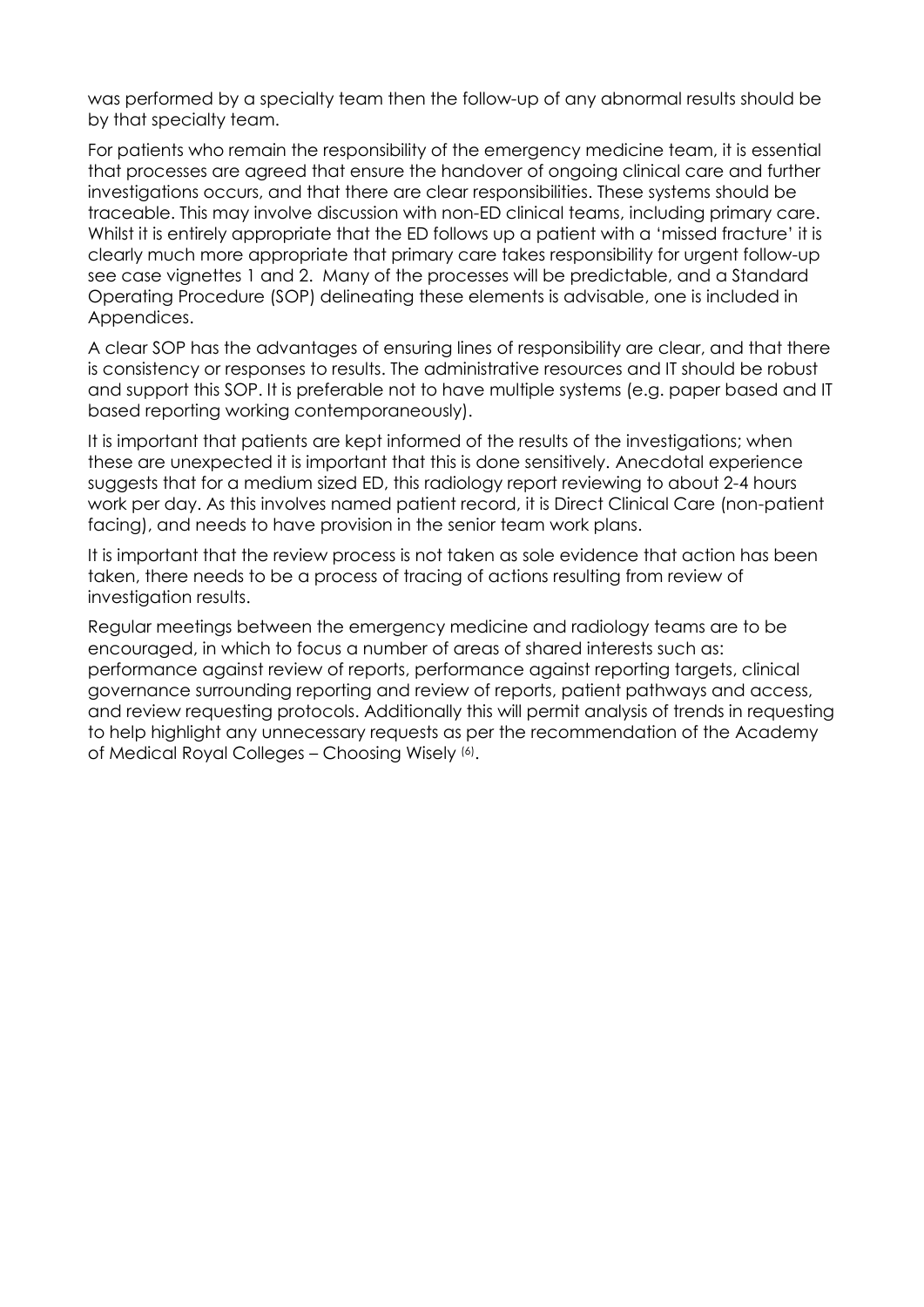#### **Authors**

Simon Smith, Consultant in Emergency Medicine, Oxford James France, Consultant in Emergency Medicine, Worcester

First published in February 2016.

#### **Acknowledgements**

Members of the Best Practice Subcommittee of the RCEM

The document was reviewed by the Royal College of Radiology Clinical Radiology Professional Support and Standards Board

#### **Review**

Usually within three years or sooner if important information becomes available.

#### **Conflicts of Interest**

None declared

#### **Disclaimers**

The College recognises that patients, their situations, Emergency Departments and staff all vary. This guideline cannot cover all possible scenarios. The ultimate responsibility for the interpretation and application of this guideline, the use of current information and a patient's overall care and wellbeing resides with the treating clinician.

#### **Research Recommendations**

None

#### **Audit standards**

Audit of compliance against the key recommendation summary is suggested

#### **Key words for search**

Investigation, investigation results, patient safety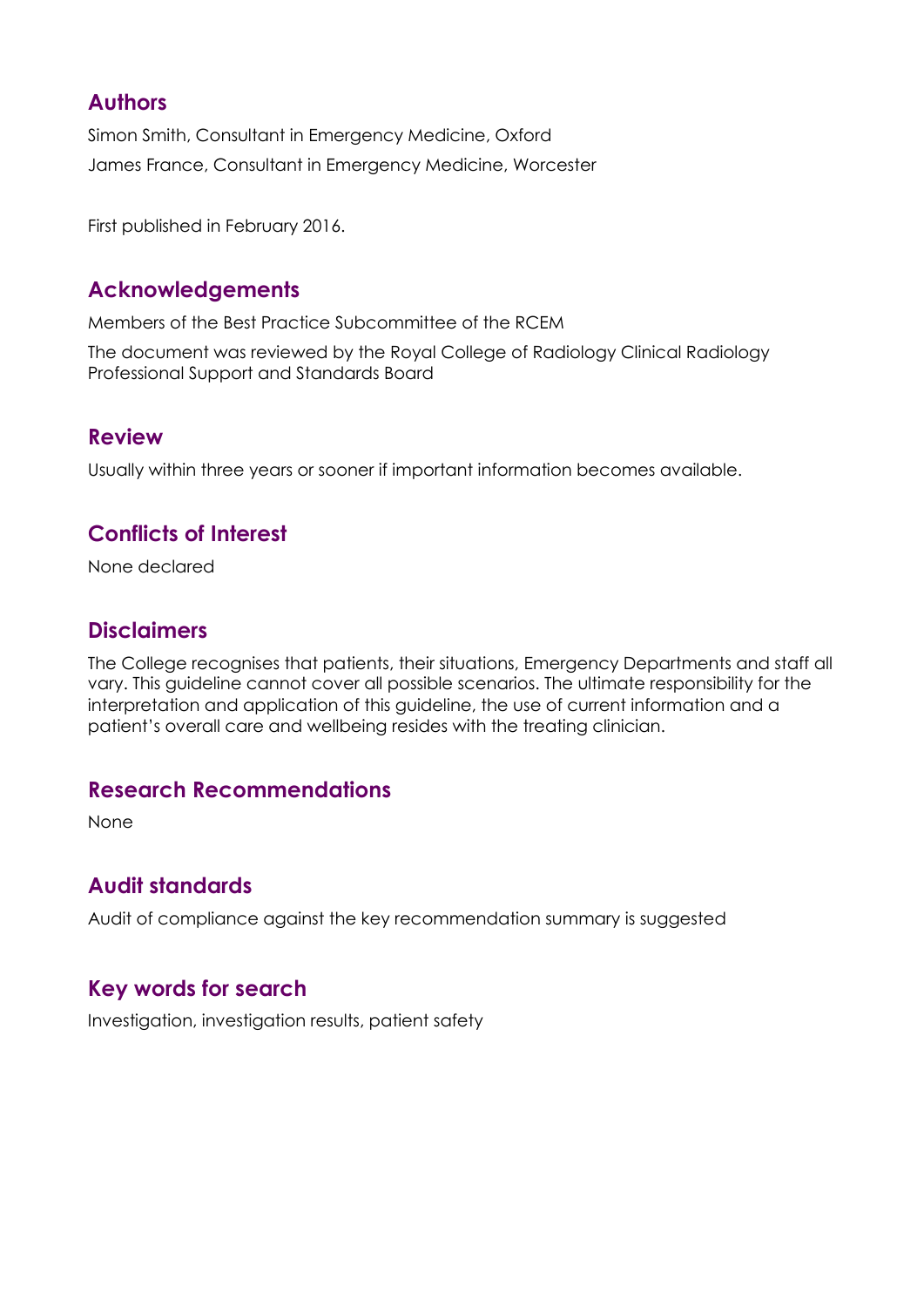## **Appendix 1**

#### **Example SOP**

#### STANDARD OPERATING PROCEDURE FOR ENDORSEMENT OF RESULTS- V2 LF April 2015

- This SOP aim to standardise the clinical responses to radiology and pathology reports in the best interests of our patients to ensure that the process is safe, timely and robust.
- This SOP is guidance only and does not cover all eventualities- individual Consultant discretion is advocated.
- All results are to be endorsed within **5 days of report.**
- Endorsement activity is to be incorporated into direct clinical time (DCC) 7 days a week.
- An audit trail for appraisal purposes will be generated
- *Upon activation of the pooled ED inbox, endorsement will be the daily responsibility (including weekends) of the duty ED Consultant during times designated by the Consultant body on both sites. Outside these times, endorsement will be incorporated as clinical pressures allow.*
- An administration pooled inbox has been set up. Tracey Pearson will co-ordinate the administration of endorsement JRH site. Emma will do the same at HGH. A separate SOP exists for the ED administration team to enable process in absence of TP/ EBG.
- Where actions are required administratively please forward to TP/ FBG inbox.

| Missed fracture                                                                                |                                                                                                                                                                                                                                |
|------------------------------------------------------------------------------------------------|--------------------------------------------------------------------------------------------------------------------------------------------------------------------------------------------------------------------------------|
| 1.<br>No change to clinical pathway                                                            | No action- Consultant discretion- EPR narrative to describe reasoning OR<br>letter to GP, consideration copy to patient                                                                                                        |
| 2.<br>Change to clinical pathway                                                               | Phone call to patient by clinician, reception number given to patient to make<br>appointment for NPC. If no contact possible, letter to patient with copy to<br>GP. Notification to doctor with copy to mentor.                |
| Repeat X-ray 6/52                                                                              | Letter to GP with copy of ED discharge summary and radiology report<br>whether the patient is discharged by ED or admitted by IP team.                                                                                         |
| Microbiology results<br>No change to clinical pathway (sensitive) No action                    | Microbiology endorses and reviews all positive blood cultures and therefore<br>these can be auto endorsed.<br>For all other results cross check sensitivities with EPR dc summary:                                             |
| Change to clinical pathway (not sensitive) Phone call to patient to see GP/<br>return to ED    |                                                                                                                                                                                                                                |
| MDT fax referral-" this does not constitute a referral"                                        | Letter to GP, copy to relevant speciality                                                                                                                                                                                      |
| CXR abnormality                                                                                |                                                                                                                                                                                                                                |
| Current in-patient<br>1.<br>Discharged patient<br>2.                                           | Send to in-patient lead consultant through EPR. Contact in-patient<br>Consultant/ SpR to ensure FU.<br>Letter to GP for consideration of appropriate FU through 2 week wait<br>process. Phone call to GP practice to ensure FU |
| Patient does not have registered GP, does not live within Oxfordshire/<br>Visitor/ Out of Area | Letter direct to patient                                                                                                                                                                                                       |
| Report consistent with NAI                                                                     | Review of patient notes mandatory, ensure "safeguarding" alert activated on<br>EPR                                                                                                                                             |
| No Fixed Abode                                                                                 | Look for mobile contact, pragmatic solution as presents. If the patient is<br>Oxfordshire based, letter to Luther Street may well be reasonable.                                                                               |
| Reported as "Red Report"                                                                       | The red reporting system will cease to exist when the pooled inbox for<br>endorsement is activated.                                                                                                                            |
| Scaphoid X-rays taken, no FU                                                                   | Blanket NPC follow up/ correlation with clinical narrative. Strong anecdotal<br>medico-legal evidence to support blanket referral.                                                                                             |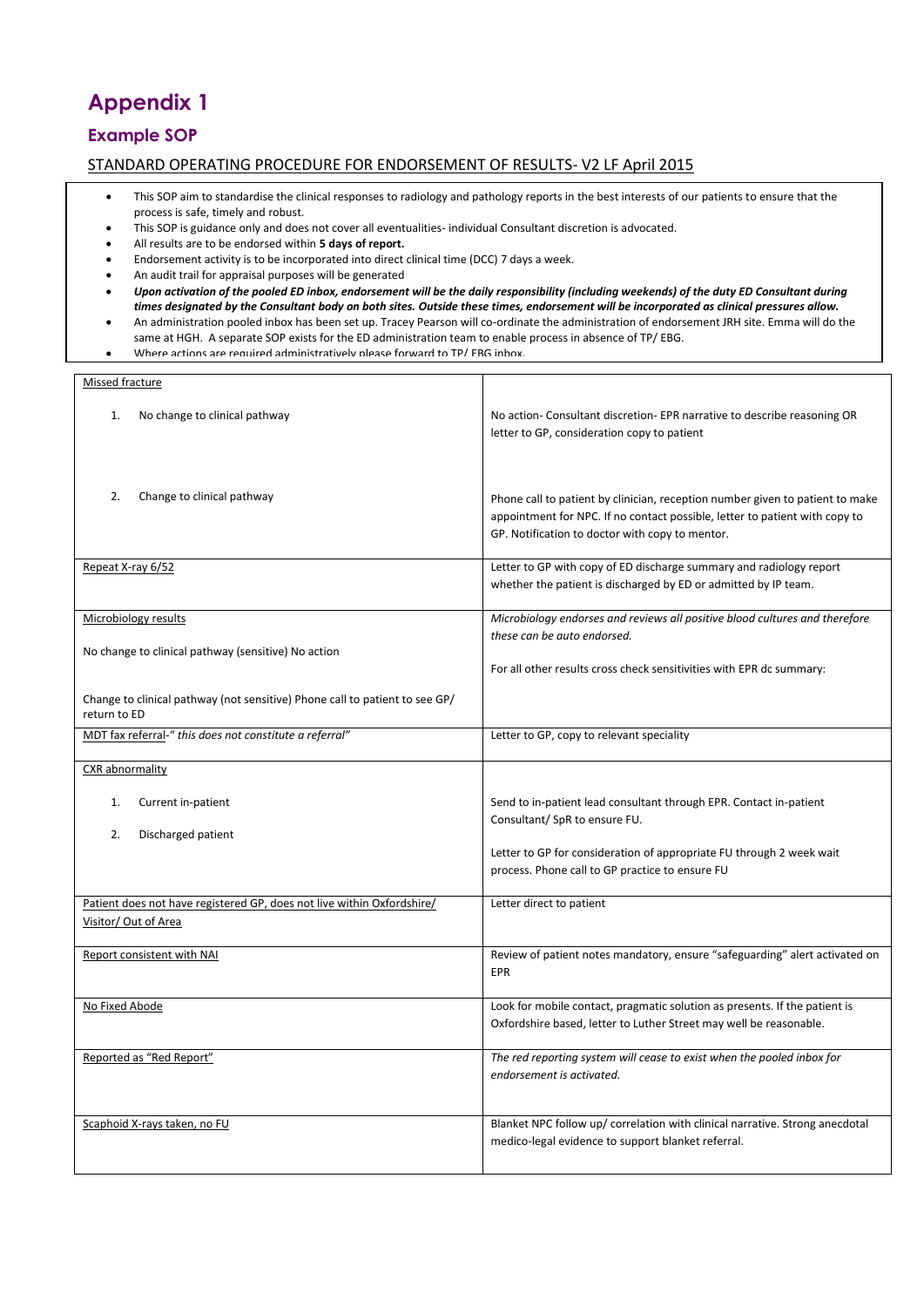#### Incidentalomas

- 1. Current in-patient
- 2. ED discharged patient

Send to lead consultant of in-patient speciality

Letter to GP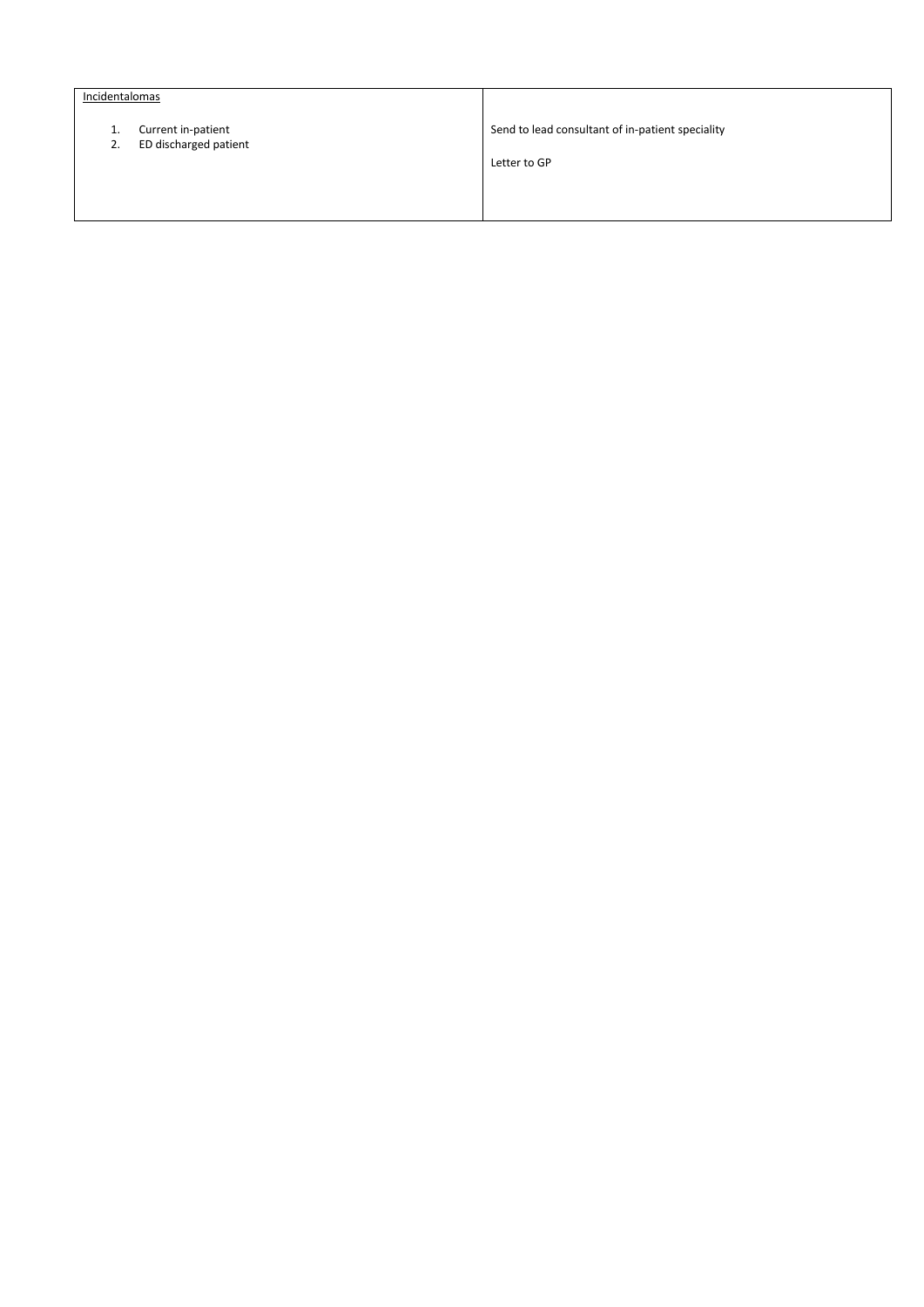### **References**

1 National Imaging Board. Radiology Reporting times: Best Practice Guidance. London, NIB, 2008. Available at:

[http://www.imporvement.nhs.uk/documents/radiology\\_reporting\\_times\\_best\\_practice](http://www.imporvement.nhs.uk/documents/radiology_reporting_times_best_practice-guidance.pdf)[guidance.pdf](http://www.imporvement.nhs.uk/documents/radiology_reporting_times_best_practice-guidance.pdf)

2 The Royal College of Radiologists. Standards for the reporting and interpretation of imaging investigations. London: The Royal College of Radiologists, 2006. Available at: [https://www.rcr.ac.uk/sites/default/files/bfcr061\\_standardsforreporting.pdf](https://www.rcr.ac.uk/sites/default/files/bfcr061_standardsforreporting.pdf)

3 General Medical Council (UK). Accountability in multi-disciplinary and multi-agency mental health teams. Available at: [http://www.gmc](http://www.gmc-uk.org/guidance/ethical_guidance/accountability_in_multi_teams.asp)[uk.org/guidance/ethical\\_guidance/accountability\\_in\\_multi\\_teams.asp.](http://www.gmc-uk.org/guidance/ethical_guidance/accountability_in_multi_teams.asp) Accessed on 21st May 2015

4 General Medical Council (UK). Good Medical Practice (2013) Manchester, General Medical Council, 2013 ISBN: 978-0-0901458-60-5

5 General Medical Council (UK). Delegation and referral. Available at: [http://www.gmc](http://www.gmc-uk.org/guidance/ethical_guidance/accountability_in_multi_teams.asp)uk.org/Delegationandreferral.pdf 60. Accessed on 21st May 2015

6 Choosing Wisely in the UK: the Academy of Medical Royal Colleges' initiative to reduce the harms of too much medicine, *2015; 350 doi: http://dx.doi.org/10.1136/bmj.h2308 (Published 12 May 2015)*